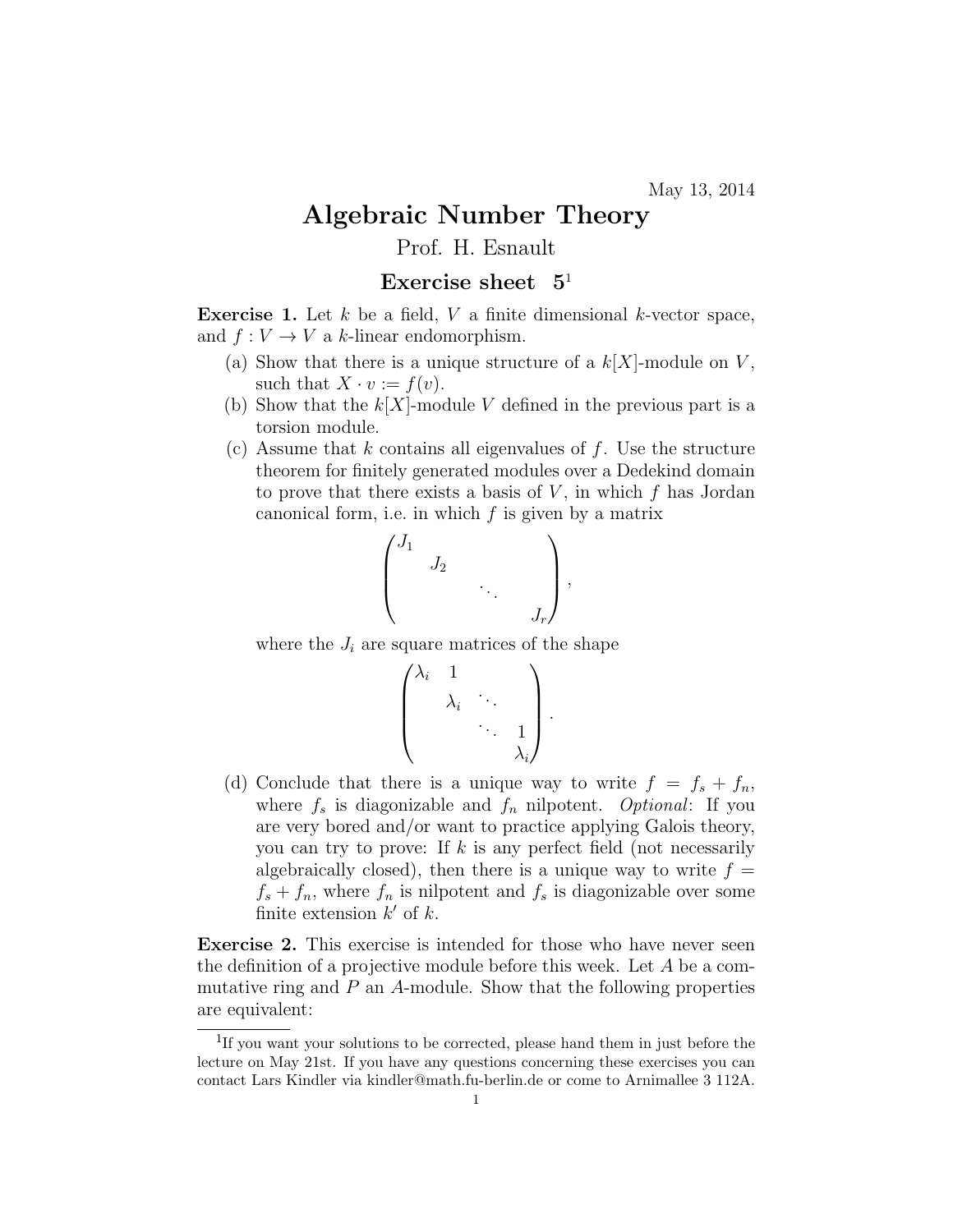(a) For any short exact sequence

$$
0\to L\to M\to N\to 0
$$

the associated sequence

$$
0 \to \text{Hom}_A(P, L) \to \text{Hom}_A(P, M) \to \text{Hom}_A(P, N) \to 0
$$

is also exact.

(b) For any surjective morphism  $\phi : M \to N$  of A-modules, and any A-linear morphism  $f: P \to N$ , there exists a morphism  $F: P \to N$  lifting f, i.e. such that the diagram

$$
\begin{array}{c}\n P \\
F \nearrow \downarrow \\
M \xrightarrow{\neq} N\n\end{array}
$$

commutes.

(c) Every short exact sequence of A-modules

$$
0 \to L \to M \xrightarrow{\tau} P \to 0
$$

splits, i.e. there exists an A-module homomorphism  $\sigma: P \to M$ , such that  $\tau \circ \sigma = id_P$ .

(d)  $P$  is a direct summand of a free  $A$ -module.

If  $P$  satisfies the above equivalent properties, then  $P$  is called *projective*.

Exercise 3. Now let A be a Dedekind domain.

- (a) If  $J \subset \text{Frac}(A)$  is a fractional ideal, show that  $J$  is a projective A-module.
- (b) Show that a finitely generated A-module P is projective if and only if it is torsion-free, i.e. if and only if for any  $a \in A$  and  $x \in P$ ,  $ax = 0$  implies  $a = 0$  or  $x = 0$ .
- (c) If A is a principal ideal domain, show that a finitely generated A-module P is projective if and only if it is free.
- (d) Find an example of a Dedekind domain A, and a finitely generated projective A-module P, such that P is not free (*Hint*: Think about  $\mathbb{Z}[\sqrt{-5}]$ .)

**Exercise 4.** Let A be a ring, and define  $P(A)$  to be the free abelian group on the set of isomorphism classes of finitely generated projective A-modules. In other words, if we write  $|M|$  for the isomorphism class of a finitely generated projective A-module  $M$ , then  $P(A)$  is the group of finite formal sums  $\sum_{i=1}^{n} a_i [M_i]$ ,  $a_i \in \mathbb{Z}$ ,  $M_1, \ldots, M_n$  pairwise nonisomorphic finitely generated projective A-modules.

2